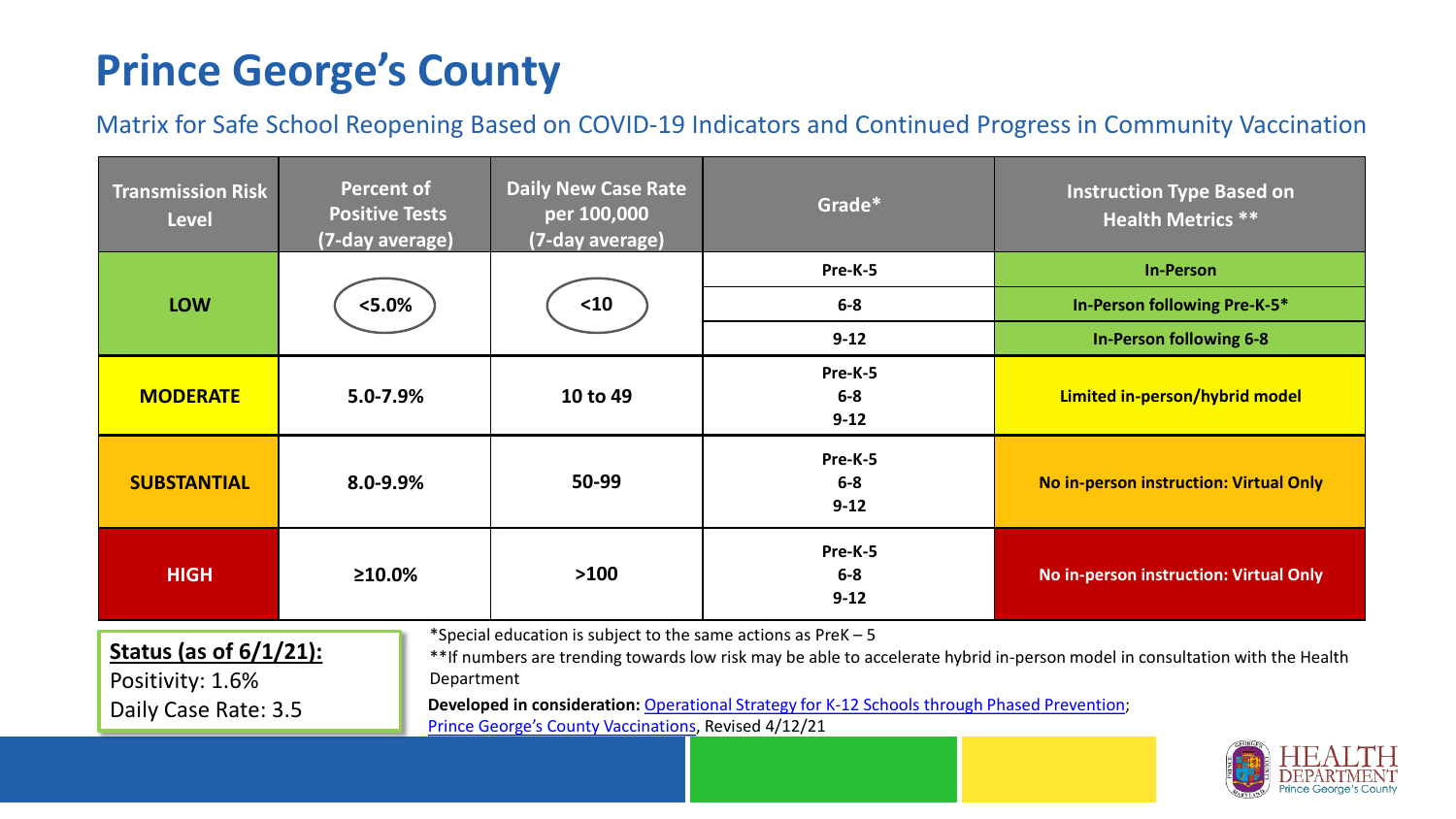## **Percent of Positive COVID-19 Tests\* (7-days average)**

**Prince George's County Percent Positive Tests**



\*Based on Lab Collection Date

Data as of 6/1/21

5.0%